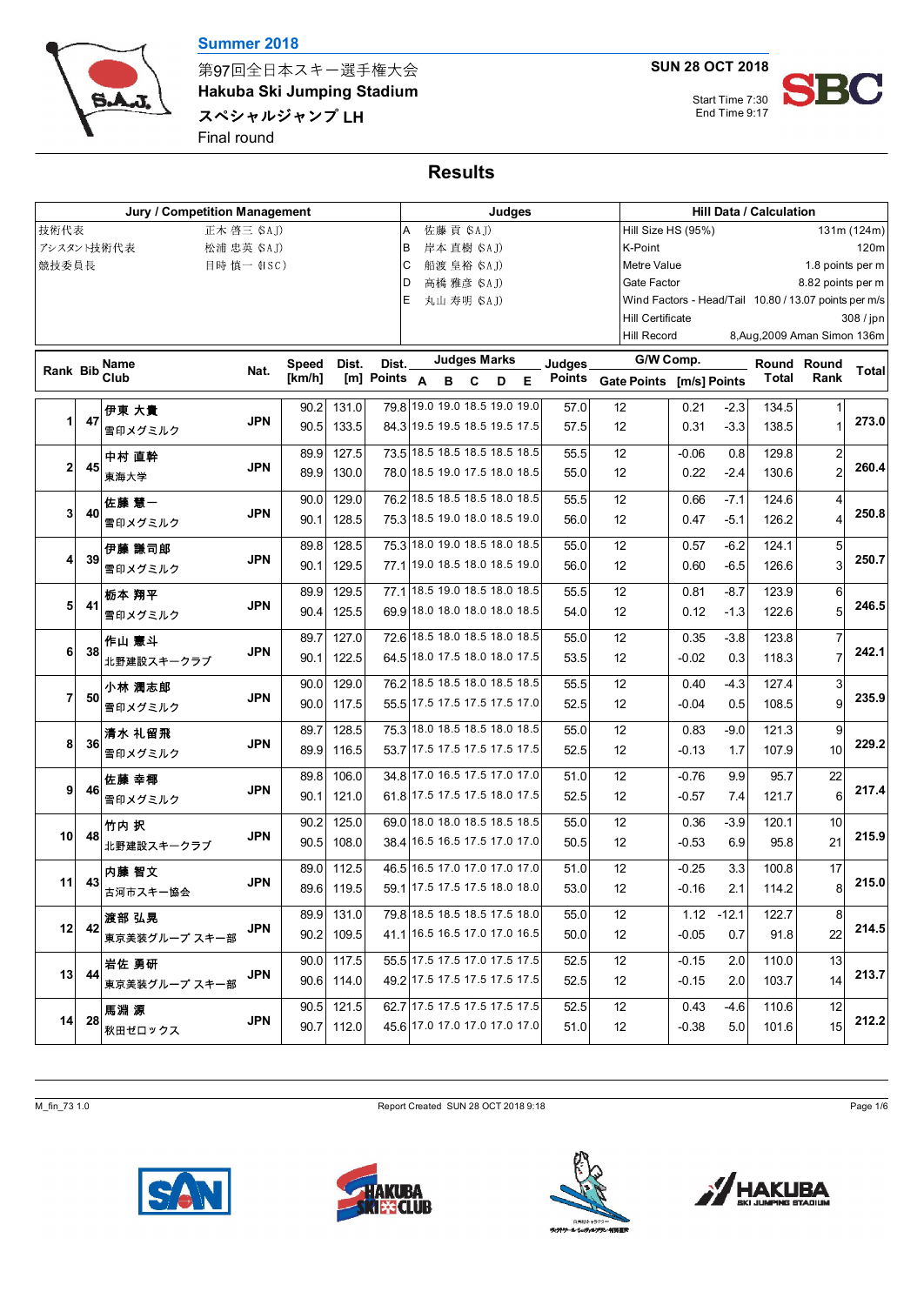



第97回全日本スキー選手権大会 **Hakuba Ski Jumping Stadium** スペシャルジャンプ LH Final round

**SUN 28 OCT 2018**

Start Time 7:30 End Time 9:17

# **Results**

|                 |         | Name                                 | G/W Comp.<br><b>Judges Marks</b><br>Dist.<br>Judges<br>Speed<br>Dist. |        |            |                  | Round Round |                               |   |   |        |                    |              |        |       |      |       |
|-----------------|---------|--------------------------------------|-----------------------------------------------------------------------|--------|------------|------------------|-------------|-------------------------------|---|---|--------|--------------------|--------------|--------|-------|------|-------|
| Rank Bib        | Club    |                                      | Nat.                                                                  | [km/h] |            | [m] Points $A$ B |             | <b>C</b>                      | D | Е | Points | <b>Gate Points</b> | [m/s] Points |        | Total | Rank | Total |
|                 |         | 永井 秀昭                                |                                                                       | 90.1   | 118.5      |                  |             | 57.3 17.5 17.5 17.0 17.5 17.5 |   |   | 52.5   | 12                 | 0.61         | $-6.6$ | 103.2 | 16   |       |
| 15 <sub>l</sub> | 9       | 岐阜日野自動車SC                            | <b>JPN</b>                                                            | 90.8   | 116.0      |                  |             | 52.8 17.5 17.0 17.0 17.0 17.0 |   |   | 51.0   | 12                 | $-0.07$      | 0.9    | 104.7 | 12   | 207.9 |
|                 |         | 宮崎 敬太                                |                                                                       | 89.1   | 117.0      |                  |             | 54.6 17.0 17.0 17.0 17.0 17.5 |   |   | 51.0   | 12                 | 0.52         | $-5.6$ | 100.0 | 19   |       |
| 16              | 24      | 東海大学                                 | JPN                                                                   | 89.9   | 112.5      |                  |             | 46.5 17.0 17.0 17.0 17.0 17.0 |   |   | 51.0   | 12                 | $-0.69$      | 9.0    | 106.5 | 11   | 206.5 |
|                 |         | 二階堂 蓮                                |                                                                       | 89.8   | 115.5      |                  |             | 51.9 17.0 17.0 17.0 17.0 17.5 |   |   | 51.0   | 12                 | $-0.09$      | 1.2    | 104.1 | 15   |       |
| 17              | 32      | 北海道下川商業高校                            | JPN                                                                   | 90.3   | 114.0      |                  |             | 49.2 17.0 17.0 17.5 17.0 17.0 |   |   | 51.0   | 12                 | 0.15         | $-1.6$ | 98.6  | 16   | 202.7 |
|                 |         | 葛西 紀明                                |                                                                       | 90.2   | 119.5      |                  |             | 59.1 17.0 17.0 17.5 17.0 17.5 |   |   | 51.5   | 12                 | 0.52         | $-5.6$ | 105.0 | 14   |       |
| 18              | 49      | 土屋ホーム                                | <b>JPN</b>                                                            | 90.7   | 110.0      |                  |             | 42.0 17.0 17.5 17.5 17.5 17.0 |   |   | 52.0   | 12                 | $-0.23$      | 3.0    | 97.0  | 17   | 202.0 |
|                 |         | 清水 亜久里                               |                                                                       | 90.1   | 116.5      |                  |             | 53.7 17.5 17.0 17.0 17.5 17.0 |   |   | 51.5   | 12                 | 0.73         | -7.9   | 97.3  | 20   |       |
| 19              | 10      | ユーグレナスキー部                            | <b>JPN</b>                                                            | 90.8   | 111.5      |                  |             | 44.7 16.5 17.0 17.0 17.5 17.0 |   |   | 51.0   | 12                 | $-0.64$      | 8.4    | 104.1 | 13   | 201.4 |
|                 |         | 駒場 信哉                                |                                                                       | 90.4   | 115.0      |                  |             | 51.0 17.0 17.0 17.0 16.5 17.0 |   |   | 51.0   | 12                 | 0.15         | $-1.6$ | 100.4 | 18   |       |
| 20              | 33      | 東京美装グループスキー部                         | <b>JPN</b>                                                            | 90.8   | 110.5      |                  |             | 42.9 17.0 17.0 17.0 17.5 17.0 |   |   | 51.0   | 12                 | -0.17        | 2.2    | 96.1  | 20   | 196.5 |
|                 |         | 伊藤 将充                                |                                                                       | 90.2   | 112.0      |                  |             | 45.6 17.0 17.0 17.0 16.5 17.0 |   |   | 51.0   | 12                 | 0.11         | $-1.2$ | 95.4  | 23   |       |
| 21              | 31      | 土屋ホーム                                | JPN                                                                   | 90.3   | 108.5      |                  |             | 39.3 16.5 16.5 17.0 17.0 17.0 |   |   | 50.5   | 12                 | -0.49        | 6.4    | 96.2  | 19   | 191.6 |
|                 |         | 永井 健弘                                |                                                                       | 89.9   | 112.5      |                  |             | 46.5 16.0 16.5 17.0 16.5 17.0 |   |   | 50.0   | 12                 | 0.24         | $-2.6$ | 93.9  | 24   |       |
| 22              | 30      | 盛岡市役所                                | JPN                                                                   | 90.1   | 109.5      |                  |             | 41.1 16.5 16.0 16.5 16.5 17.0 |   |   | 49.5   | 12                 | -0.44        | 5.7    | 96.3  | 18   | 190.2 |
|                 |         | 原田 侑武                                |                                                                       | 89.8   | 124.0      |                  |             | 67.2 18.0 18.0 18.0 18.0 18.0 |   |   | 54.0   | 12                 | 0.55         | $-5.9$ | 115.3 | 11   |       |
| 23              | 35      | 雪印メグミルク                              | JPN                                                                   | 90.2   | 99.0       |                  |             | 22.2 16.0 16.5 17.0 16.5 16.0 |   |   | 49.0   | 12                 | $-0.18$      | 2.4    | 73.6  | 27   | 188.9 |
|                 |         | 工藤 漱太                                |                                                                       | 89.8   | 116.0      |                  |             | 52.8 17.0 17.0 17.0 17.5 17.5 |   |   | 51.5   | 12                 | 0.74         | $-8.0$ | 96.3  | 21   |       |
| 24              | 18      | 北海道下川商業高校                            | JPN                                                                   | 90.2   | 104.0      |                  |             | 31.2 16.5 16.5 16.5 16.5 17.0 |   |   | 49.5   | 12                 | -0.61        | 8.0    | 88.7  | 24   | 185.0 |
|                 |         | 鈴木 翔                                 |                                                                       | 89.3   | 114.5      |                  |             | 50.1 17.0 17.0 17.0 17.0 17.5 |   |   | 51.0   | 12                 | 0.84         | -9.1   | 92.0  | 25   |       |
| 25              | 20      | 札幌手稲スキー協会                            | JPN                                                                   | 89.7   | 109.0      |                  |             | 40.2 16.5 16.5 16.5 17.0 17.0 |   |   | 50.0   | 12                 | $-0.06$      | 0.8    | 91.0  | 23   | 183.0 |
|                 |         | 細田 将太郎                               |                                                                       | 89.5   | 108.5      |                  |             | 39.3 16.5 16.5 17.0 17.0 17.0 |   |   | 50.5   | 12                 | 0.49         | $-5.3$ | 84.5  | 28   |       |
| 26              | 34      | 北翔大学スキークラブ                           | JPN                                                                   | 89.6   | 99.0       |                  |             | 22.2 16.0 16.0 16.5 16.5 16.5 |   |   | 49.0   | 12                 | -0.61        | 8.0    | 79.2  | 25   | 163.7 |
|                 |         | 渡部 陸太                                |                                                                       | 89.7   | 110.5      |                  |             | 42 9 16.5 16.5 16.5 16.5 16.5 |   |   | 49.5   | 12                 | 0.40         | $-4.3$ | 88.1  | 26   |       |
| 26              | 27      | 東京美装グループスキー部                         | JPN                                                                   | 90.1   | 101.0      |                  |             | 25.8 16.0 16.0 16.5 16.5 16.5 |   |   | 49.0   | 12                 | $-0.06$      | 0.8    | 75.6  | 26   | 163.7 |
|                 |         | 船木 和喜                                |                                                                       | 90.0   | 108.5      |                  |             | 39.3 16.5 17.0 16.5 17.0 17.0 |   |   | 50.5   | 12                 | 0.29         | $-3.1$ | 86.7  | 27   |       |
| 28              | 11      | FIT SKI                              | <b>JPN</b>                                                            | 89.9   | 93.0       |                  |             | 11.4 16.0 16.0 16.5 16.0 16.5 |   |   | 48.5   | 12                 | $-0.67$      | 8.8    | 68.7  | 29   | 155.4 |
|                 |         | 曽根原 郷                                |                                                                       |        | 89.9 110.5 |                  |             | 42.9 17.0 16.5 16.0 17.5 17.0 |   |   | 50.5   | 12                 | 0.90         | -9.7   | 83.7  | 29   |       |
| 29              | 3       | 東京美装グループスキー部                         | <b>JPN</b>                                                            | 90.4   | 96.5       |                  |             | 17.7 16.0 16.0 16.5 16.0 16.5 |   |   | 48.5   | 12                 | $-0.23$      | 3.0    | 69.2  | 28   | 152.9 |
|                 |         | 小山 祐                                 |                                                                       | 89.6   | 108.0      |                  |             | 38.4 16.5 16.5 16.0 16.5 16.5 |   |   | 49.5   | 12                 | 0.59         | -6.4   | 81.5  | 30   |       |
|                 | $30$ 21 | 岐阜日野自動車SC                            | <b>JPN</b>                                                            | 89.5   | 95.5       |                  |             | 15.9 16.0 15.5 16.5 15.5 15.5 |   |   | 47.0   | 12                 | $-0.04$      | 0.5    | 63.4  | 30   | 144.9 |
|                 |         | <b>Not Qualified for Final Round</b> |                                                                       |        |            |                  |             |                               |   |   |        |                    |              |        |       |      |       |
|                 |         | 山川 太朗                                |                                                                       |        |            |                  |             |                               |   |   |        |                    |              |        |       |      |       |
| 31              | 29      | 東海大学                                 | <b>JPN</b>                                                            |        | 89.6 105.0 |                  |             | 33.0 16.5 17.0 17.0 17.0 17.0 |   |   | 51.0   | 12                 | 0.28         | $-3.0$ | 81.0  | 31   | 81.0  |

M\_fin\_73 1.0 Page 2/6









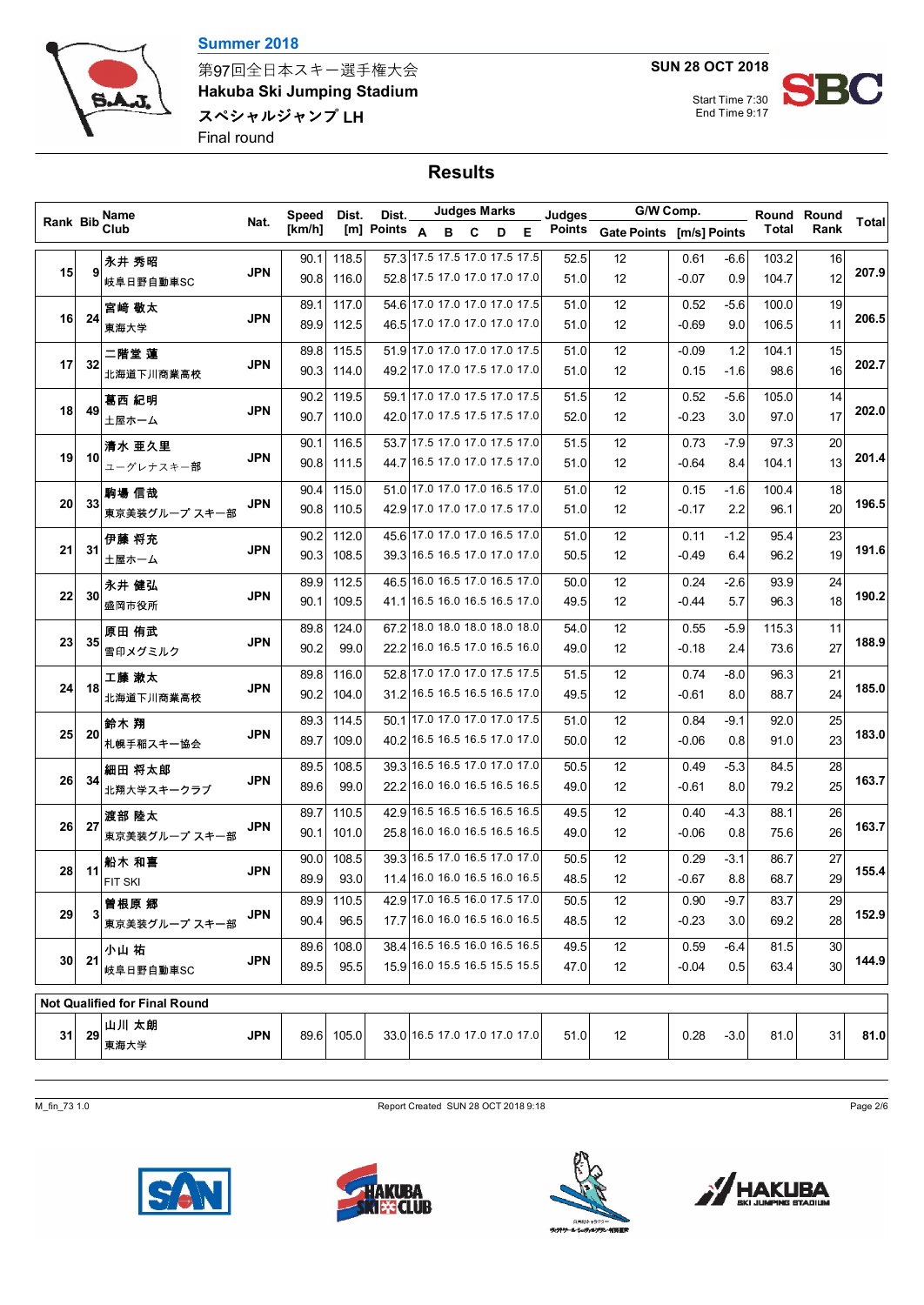



第97回全日本スキー選手権大会 **Hakuba Ski Jumping Stadium** スペシャルジャンプ LH Final round

**SUN 28 OCT 2018**



## **Results**

| 32 | 37 | 藤田 慎之介<br>東海大学付属札幌高校  | <b>JPN</b> | 89.7 | 106.0      | 34 8 16.5 16.5 17.0 17.0 17.0 | 50.5 | 12 | 0.61<br>$-6.6$ | 78.7 | 32 | 78.7 |
|----|----|-----------------------|------------|------|------------|-------------------------------|------|----|----------------|------|----|------|
| 33 | 23 | 西森 海翔<br>東海大学         | <b>JPN</b> | 89.8 | 108.5      | 39.3 16.5 16.5 16.5 16.5 17.0 | 49.5 | 12 | $1.08 - 11.7$  | 77.1 | 33 | 77.1 |
| 34 | 22 | 竹花 健汰<br>明円グループスキークラブ | JPN        | 89.6 | 106.5      | 35.7 16.5 16.5 16.5 16.5 17.0 | 49.5 | 12 | 0.84<br>$-9.1$ | 76.1 | 34 | 76.1 |
| 35 | 19 | 大井 駿<br>札幌日本大学高校      | <b>JPN</b> |      | 89.6 103.5 | 30.3 16.5 16.5 16.5 16.5 16.5 | 49.5 | 12 | 0.62<br>$-6.7$ | 73.1 | 35 | 73.1 |
| 36 | 25 | 安澤 翔一<br>名寄ジャンプクラブ    | <b>JPN</b> | 89.5 | 100.5      | 24.9 16.0 16.5 16.5 16.5 16.5 | 49.5 | 12 | 0.30<br>$-3.2$ | 71.2 | 36 | 71.2 |
| 37 | 17 | 木下 雄登<br>東海大学         | <b>JPN</b> |      | 90.0 102.5 | 28.5 16.5 16.5 16.5 16.5 16.5 | 49.5 | 12 | 0.64<br>$-6.9$ | 71.1 | 37 | 71.1 |
| 38 | 14 | 湊 祐介<br>アニスキークラブ      | <b>JPN</b> | 90.4 | 97.5       | 19.5 16.0 16.0 16.5 16.0 16.5 | 48.5 | 12 | 0.27<br>$-2.9$ | 65.1 | 38 | 65.1 |
| 39 | 2  | 村本 直樹<br>明治大学         | <b>JPN</b> | 89.1 | 100.0      | 24.0 16.5 16.0 16.0 16.5 16.5 | 49.0 | 12 | $1.02 - 11.0$  | 62.0 | 39 | 62.0 |
| 40 |    | 山根 和治<br>札幌日本大学高校     | <b>JPN</b> | 89.2 | 99.5       | 23.1 16.5 16.0 16.0 16.5 16.5 | 49.0 | 12 | 1.25 - 13.5    | 58.6 | 40 | 58.6 |
| 41 | 8  | 小林 朔太郎<br>長野原高校       | <b>JPN</b> | 89.2 | 95.5       | 15.9 16.0 16.0 16.0 16.0 16.5 | 48.0 | 12 | 0.60<br>$-6.5$ | 57.4 | 41 | 57.4 |
| 42 | 12 | 中村 愛斗<br>飯山高校         | <b>JPN</b> | 90.4 | 92.5       | 10.5 16.0 16.0 16.0 16.0 16.5 | 48.0 | 12 | $-3.9$<br>0.36 | 54.6 | 42 | 54.6 |
| 43 | 15 | 山元 一馬<br>早稲田大学        | <b>JPN</b> | 90.0 | 93.0       | 11.4 16.0 16.0 16.0 16.0 16.5 | 48.0 | 12 | 0.47<br>$-5.1$ | 54.3 | 43 | 54.3 |
| 44 | 5  | 谷地 宙<br>盛岡中央高校        | <b>JPN</b> | 89.9 | 95.0       | 15.0 16.0 15.5 15.5 16.0 16.0 | 47.5 | 12 | $-9.9$<br>0.92 | 52.6 | 44 | 52.6 |
| 45 | 26 | 栗田 力樹<br>明治大学         | <b>JPN</b> | 89.2 | 91.5       | 8.7 16.0 16.0 16.0 16.0 16.0  | 48.0 | 12 | $-5.3$<br>0.49 | 51.4 | 45 | 51.4 |
| 46 | 13 | 尾形 優也<br>東海大学         | <b>JPN</b> | 90.1 | 88.5       | 3.3 16.0 15.5 16.0 15.5 16.0  | 47.5 | 12 | $-2.1$<br>0.19 | 48.7 | 46 | 48.7 |
| 47 | 6  | 小山内 鴻佑<br>東海大学        | <b>JPN</b> | 89.1 | 91.0       | 7.8 15.5 15.0 15.5 15.5 16.0  | 46.5 | 12 | 0.54<br>$-5.8$ | 48.5 | 47 | 48.5 |
| 48 | 7  | 柴草 陽祐<br>盛岡工業高校       | <b>JPN</b> | 89.4 | 88.5       | 3.3 15.5 15.5 15.5 15.5 15.5  | 46.5 | 12 | 0.42<br>$-4.5$ | 45.3 | 48 | 45.3 |
| 49 | 41 | 畔上 祥吾<br>飯山高校         | <b>JPN</b> | 89.0 | 88.5       | 3.3 16.0 15.5 16.0 15.5 16.0  | 47.5 | 12 | 0.84<br>$-9.1$ | 41.7 | 49 | 41.7 |

M\_fin\_73 1.0 Page 3/6







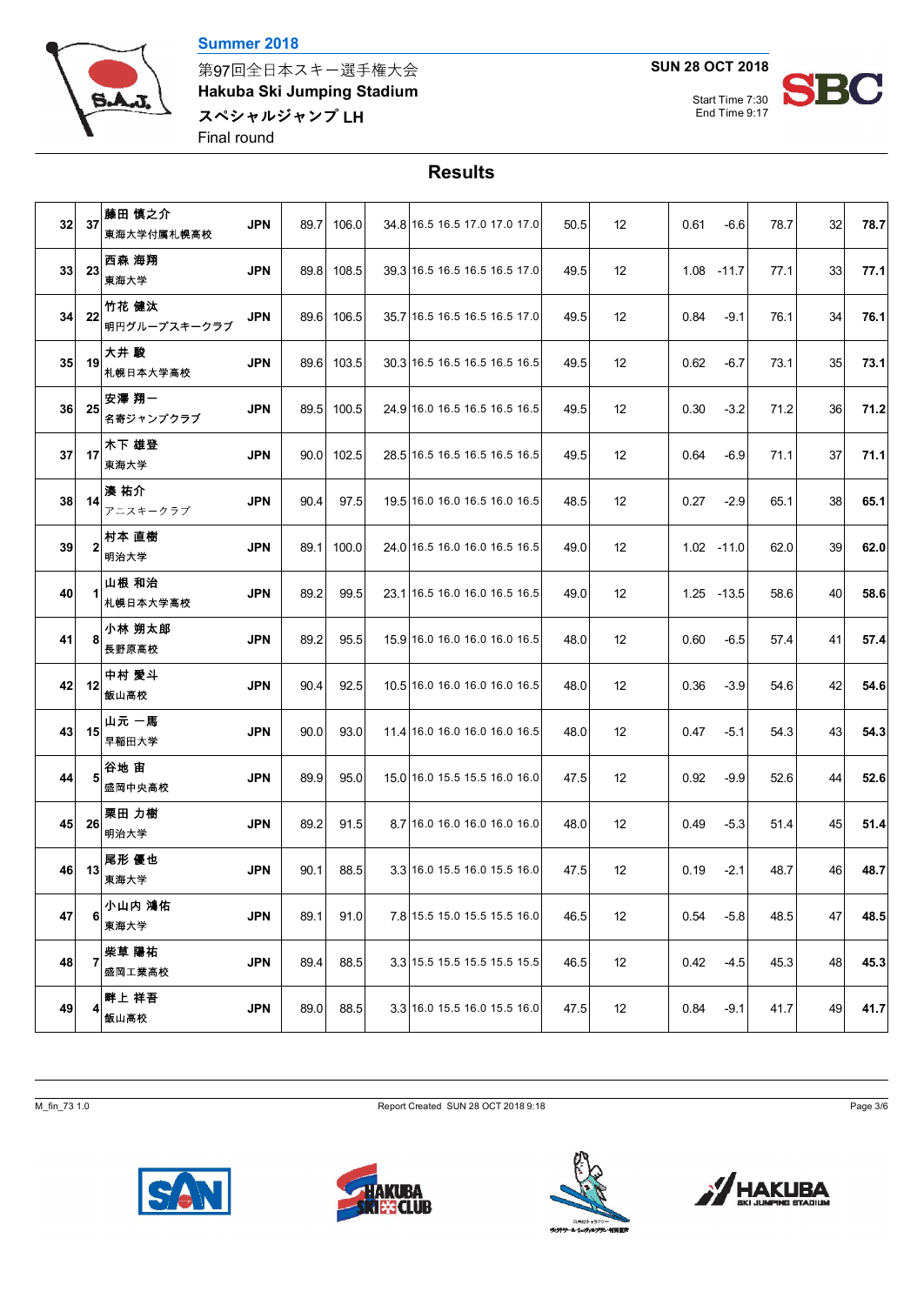

#### **Summer 2018**

第97回全日本スキー選手権大会 **Hakuba Ski Jumping Stadium** スペシャルジャンプ LH Final round

# **SUN 28 OCT 2018**

Start Time 7:30



### **Results**

| 50            | 16 | 黒川龍<br>札幌大学                                           | <b>JPN</b> | 89.0   | 85.5  |              | -2.1 15.5 15.5 16.0 15.5 16.0 |     |                     |             | 47.0   | 12                              | 0.53 | $-5.7$ | 39.2         | 50          | 39.2         |
|---------------|----|-------------------------------------------------------|------------|--------|-------|--------------|-------------------------------|-----|---------------------|-------------|--------|---------------------------------|------|--------|--------------|-------------|--------------|
|               |    | Not Qualified from the Qualification to the 1st Round |            |        |       |              |                               |     |                     |             |        |                                 |      |        |              |             |              |
| Rank Bib Club |    |                                                       | Nat.       | Speed  | Dist. | Dist.        |                               |     | <b>Judges Marks</b> |             | Judges | G/W Comp.                       |      |        |              | Round Round |              |
|               |    |                                                       |            | [km/h] |       | [m] Points A |                               | B C | D                   | $\mathsf E$ |        | Points Gate Points [m/s] Points |      |        | <b>Total</b> | Rank        | <b>Total</b> |
| 51            | 45 | 小林 龍尚<br>盛岡中央高校                                       | <b>JPN</b> |        |       |              |                               |     |                     |             |        |                                 |      |        |              |             |              |
| 52            | 33 | 斉藤 祐輝<br>東海大学                                         | <b>JPN</b> |        |       |              |                               |     |                     |             |        |                                 |      |        |              |             |              |
| 53            | 8  | 山本 侑弥<br>飯山高校                                         | <b>JPN</b> |        |       |              |                               |     |                     |             |        |                                 |      |        |              |             |              |
| 54            | 29 | 宮崎 諒<br>飯山高校                                          | <b>JPN</b> |        |       |              |                               |     |                     |             |        |                                 |      |        |              |             |              |
| 55            | 27 | 横川 良太<br>白馬村スキークラブ                                    | <b>JPN</b> |        |       |              |                               |     |                     |             |        |                                 |      |        |              |             |              |
| 56            | 10 | 松沢 大翔<br>白馬高校                                         | <b>JPN</b> |        |       |              |                               |     |                     |             |        |                                 |      |        |              |             |              |
| 57            | 22 | 永井 陽一<br>八幡平市スキー連盟                                    | <b>JPN</b> |        |       |              |                               |     |                     |             |        |                                 |      |        |              |             |              |
| 58            | 28 | 高橋 佳祐<br>盛岡中央高校                                       | <b>JPN</b> |        |       |              |                               |     |                     |             |        |                                 |      |        |              |             |              |
| 59            | 17 | 東澤 優輝<br>東海大学                                         | <b>JPN</b> |        |       |              |                               |     |                     |             |        |                                 |      |        |              |             |              |
| 60            | 9  | 傳田 翁玖<br>岐阜日野自動車SC                                    | <b>JPN</b> |        |       |              |                               |     |                     |             |        |                                 |      |        |              |             |              |
| 61            | 23 | 清水 航太<br>早稲田大学                                        | <b>JPN</b> |        |       |              |                               |     |                     |             |        |                                 |      |        |              |             |              |
| 62            | 30 | 日下 瑠基<br>北海道下川商業高校                                    | <b>JPN</b> |        |       |              |                               |     |                     |             |        |                                 |      |        |              |             |              |
| 63            | 25 | 西方 優人<br>飯山高校                                         | <b>JPN</b> |        |       |              |                               |     |                     |             |        |                                 |      |        |              |             |              |
| 64            | 26 | 佐藤 瑶<br>明治大学                                          | <b>JPN</b> |        |       |              |                               |     |                     |             |        |                                 |      |        |              |             |              |
| 65            | 18 | 三ケ田 泰良<br>明治大学                                        | <b>JPN</b> |        |       |              |                               |     |                     |             |        |                                 |      |        |              |             |              |